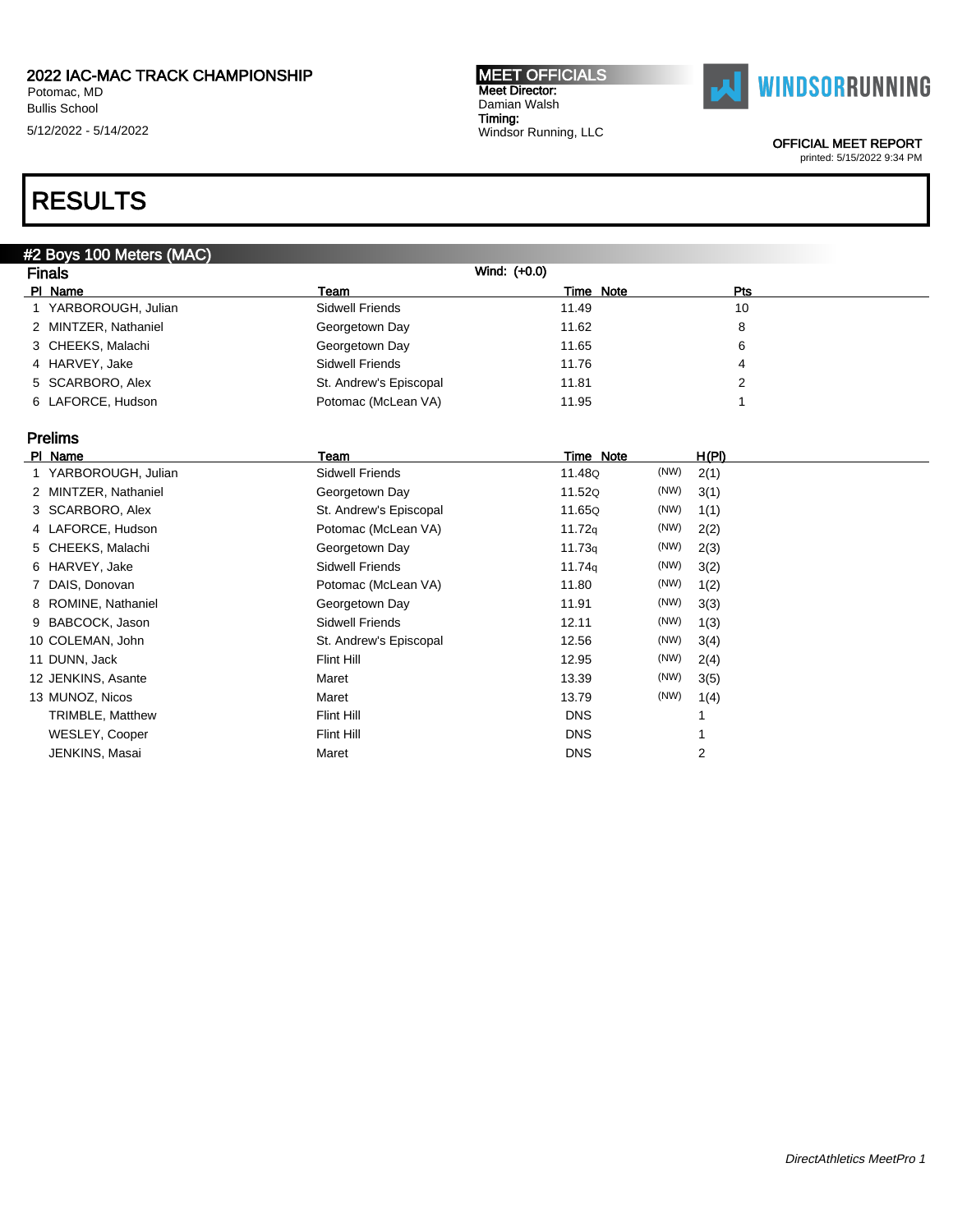Potomac, MD Bullis School 5/12/2022 - 5/14/2022

#### MEET OFFICIALS Meet Director: Damian Walsh Timing: Windsor Running, LLC



OFFICIAL MEET REPORT

### printed: 5/15/2022 9:34 PM

| #4 Boys 200 Meters (MAC) |                        |              |              |  |
|--------------------------|------------------------|--------------|--------------|--|
| <b>Finals</b>            |                        | Wind: (+0.0) |              |  |
| PI Name                  | Team                   | Time Note    | Pts          |  |
| 1 KOVNER, Zachary        | Georgetown Day         | 23.28        | 10           |  |
| 2 YARBOROUGH, Julian     | <b>Sidwell Friends</b> | 23.50        | 8            |  |
| 3 SCARBORO, Alex         | St. Andrew's Episcopal | 23.89 23.885 | 6            |  |
| 4 BORJA, Lukas           | <b>Sidwell Friends</b> | 23.89 23.889 | 4            |  |
| 5 GRISWOLD, Cole         | Potomac (McLean VA)    | 23.91        | 2            |  |
| 6 BABCOCK, Jason         | <b>Sidwell Friends</b> | 24.50        |              |  |
| <b>Prelims</b>           |                        |              |              |  |
| PI Name                  | Team                   | Time Note    | H(PI)        |  |
| 1 YARBOROUGH, Julian     | <b>Sidwell Friends</b> | 23.17Q       | (NW)<br>1(1) |  |
| 2 BORJA, Lukas           | <b>Sidwell Friends</b> | 23.49Q       | (NW)<br>3(1) |  |
| 3 KOVNER, Zachary        | Georgetown Day         | 23.67Q       | (NW)<br>2(1) |  |
| 4 GRISWOLD, Cole         | Potomac (McLean VA)    | 23.76q       | (NW)<br>1(2) |  |
| 5 SCARBORO, Alex         | St. Andrew's Episcopal | 23.94g       | (NW)<br>2(2) |  |
| 6 BABCOCK, Jason         | Sidwell Friends        | 24.30g       | (NW)<br>3(2) |  |
| 7 BAAR, Malcom           | Georgetown Day         | 24.38        | (NW)<br>3(3) |  |
| 8 ROMINE, Nathaniel      | Georgetown Day         | 24.58        | (NW)<br>1(3) |  |
| 9 SOMWARU, Sammy         | St. Andrew's Episcopal | 24.94        | (NW)<br>1(4) |  |
| 10 SCOTT, Cayton         | St. Andrew's Episcopal | 25.32        | (NW)<br>2(3) |  |
| 11 LEE, Victor           | Potomac (McLean VA)    | 25.80        | (NW)<br>2(4) |  |
| 12 JONES, Elan           | <b>Flint Hill</b>      | 26.97        | (NW)<br>3(4) |  |
| 13 JENKINS, Asante       | Maret                  | 27.99        | (NW)<br>2(5) |  |
| <b>TRIMBLE, Matthew</b>  | Flint Hill             | <b>DNS</b>   | 1            |  |
| WESLEY, Cooper           | Flint Hill             | <b>DNS</b>   |              |  |
| JENKINS, Masai           | Maret                  | <b>DNS</b>   | 3            |  |
|                          |                        |              |              |  |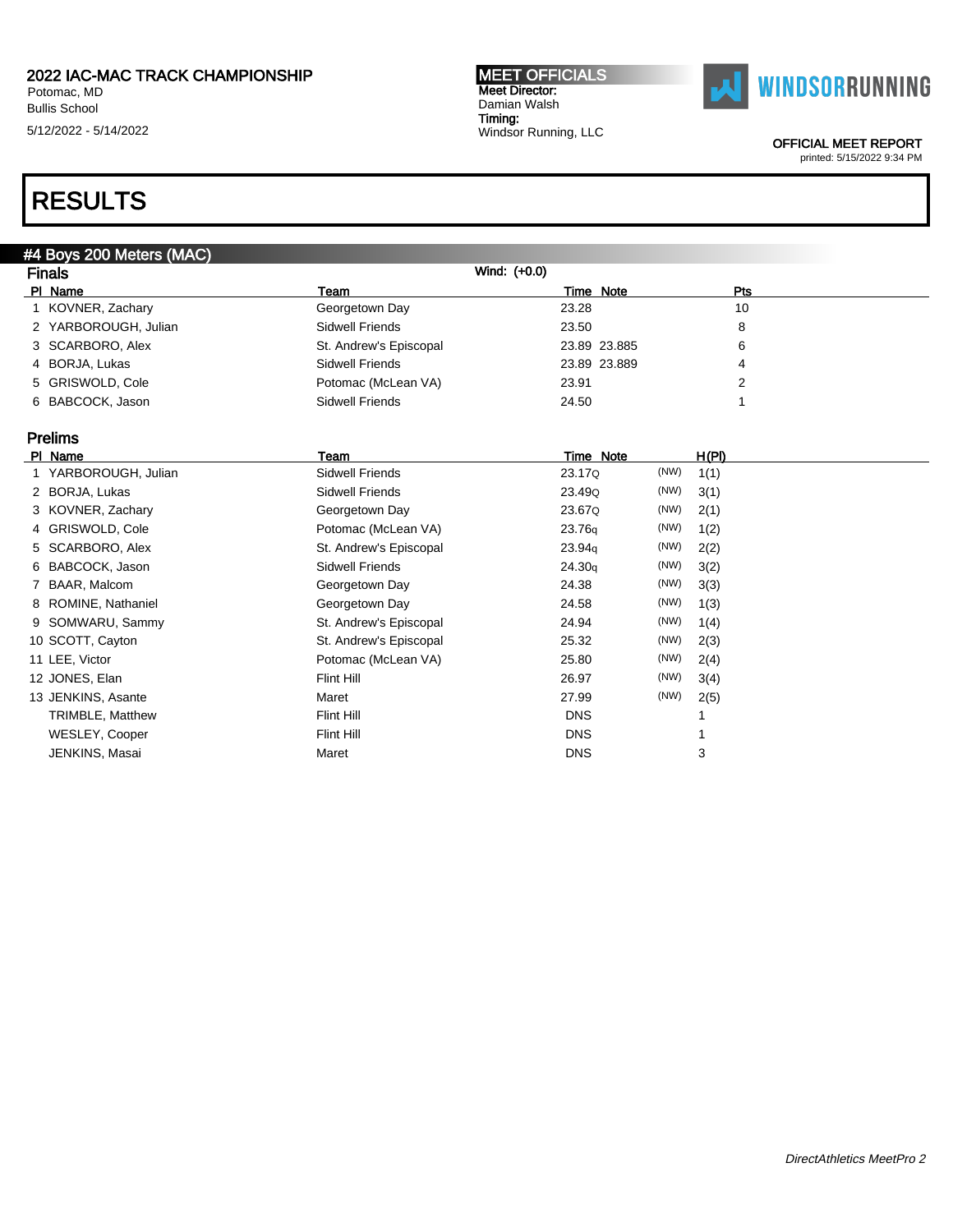Potomac, MD Bullis School 5/12/2022 - 5/14/2022

## RESULTS

| #6 Boys 400 Meters (MAC) |                        |            |             |  |
|--------------------------|------------------------|------------|-------------|--|
| PI Name                  | Team                   | Time Note  | $H(PI)$ Pts |  |
| 1 KOVNER, Zachary        | Georgetown Day         | 51.34      | 3(1)<br>10  |  |
| 2 BORJA, Lukas           | Sidwell Friends        | 51.47      | 3(2)<br>8   |  |
| 3 GRISWOLD, Cole         | Potomac (McLean VA)    | 52.74      | 3(3)<br>6   |  |
| 4 SOMWARU, Sammy         | St. Andrew's Episcopal | 54.21      | 2(1)<br>4   |  |
| 5 BADJI, Abe             | Georgetown Day         | 54.44      | 3(4)<br>2   |  |
| 6 WRIGHT, Isaac          | Sidwell Friends        | 54.61      | 2(2)        |  |
| 7 GREENE, Nico           | Georgetown Day         | 54.73      | 3(5)        |  |
| 8 SCOTT, Cayton          | St. Andrew's Episcopal | 55.45      | 2(3)        |  |
| 9 LEE, Victor            | Potomac (McLean VA)    | 57.69      | 1(1)        |  |
| 10 HUSSAIN, Ayden        | Flint Hill             | 58.35      | 2(4)        |  |
| 11 SHETH, Kalin          | Flint Hill             | 58.90      | 2(5)        |  |
| 12 HO, Billy             | Flint Hill             | 59.07      | 1(2)        |  |
| REICHEL, Rian            | Maret                  | <b>DNS</b> |             |  |
| JENKINS, Masai           | Maret                  | <b>DNS</b> |             |  |
| ZANDAMELA, Lucas         | St. Andrew's Episcopal | <b>DNS</b> | 2           |  |
| ALAWODE, Kunle           | Sidwell Friends        | <b>DNS</b> | 3           |  |
|                          |                        |            |             |  |

MEET OFFICIALS Meet Director: Damian Walsh Timing:

Windsor Running, LLC



OFFICIAL MEET REPORT

printed: 5/15/2022 9:34 PM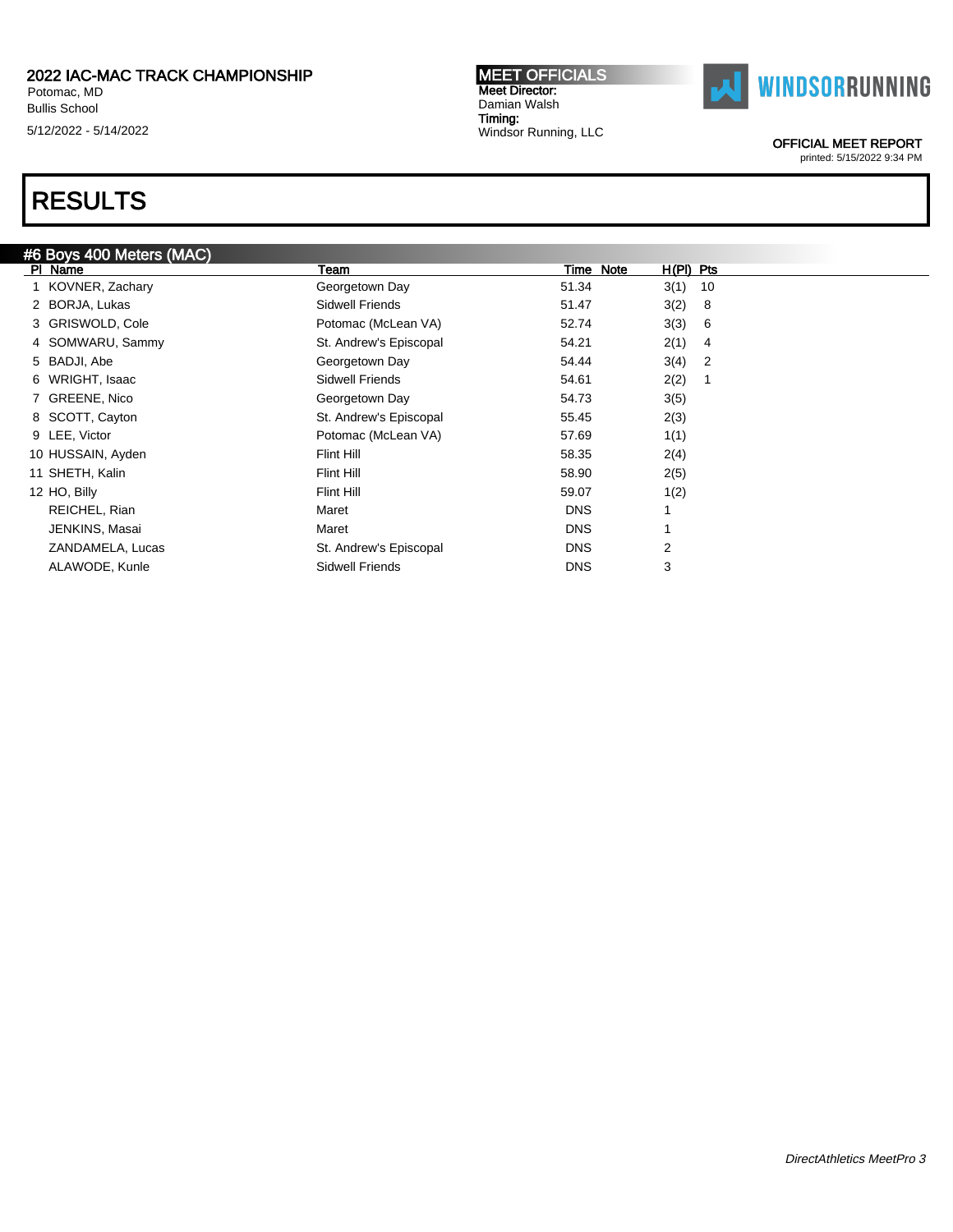Bullis School

5/12/2022 - 5/14/2022

#### MEET OFFICIALS Meet Director: Damian Walsh Timing: Windsor Running, LLC



OFFICIAL MEET REPORT

printed: 5/15/2022 9:34 PM

|   | #8 Boys 800 Meters (MAC)              |                   |                        |           |                |  |
|---|---------------------------------------|-------------------|------------------------|-----------|----------------|--|
|   | PI Name                               |                   | Team                   | Time Note | Pts            |  |
|   | 1 MATSATSA, Tinoda<br>58.06 (58.06)   | 58.57 (1:56.63)   | St. Andrew's Episcopal | 1:56.63   | 10             |  |
|   | 2 COOPER, Leo<br>58.86 (58.86)        | 59.03 (1:57.89)   | Georgetown Day         | 1:57.89   | 8              |  |
|   | 3 BAZEMORE, Nate<br>1:06.68 (1:06.68) | 59.78 (2:06.45)   | Georgetown Day         | 2:06.45   | 6              |  |
|   | 4 MCGRATH, Flynn<br>1:06.89 (1:06.89) | 1:00.71 (2:07.60) | Sidwell Friends        | 2:07.60   | 4              |  |
|   | 5 HERMAN, Arthur<br>1:06.91 (1:06.91) | 1:01.58 (2:08.48) | Georgetown Day         | 2:08.48   | $\overline{2}$ |  |
|   | 6 MATHEWS, Alex<br>1:06.63 (1:06.63)  | 1:05.46 (2:12.08) | Potomac (McLean VA)    | 2:12.08   |                |  |
|   | 7 BROW, Matt<br>1:09.02 (1:09.02)     | 1:10.81 (2:19.82) | Potomac (McLean VA)    | 2:19.82   |                |  |
|   | 8 GARON, Max<br>1:09.84 (1:09.84)     | 1:15.52 (2:25.35) | Sidwell Friends        | 2:25.35   |                |  |
| 9 | POMPER, Charles<br>1:11.01(1:11.01)   | 1:17.76 (2:28.76) | Maret                  | 2:28.76   |                |  |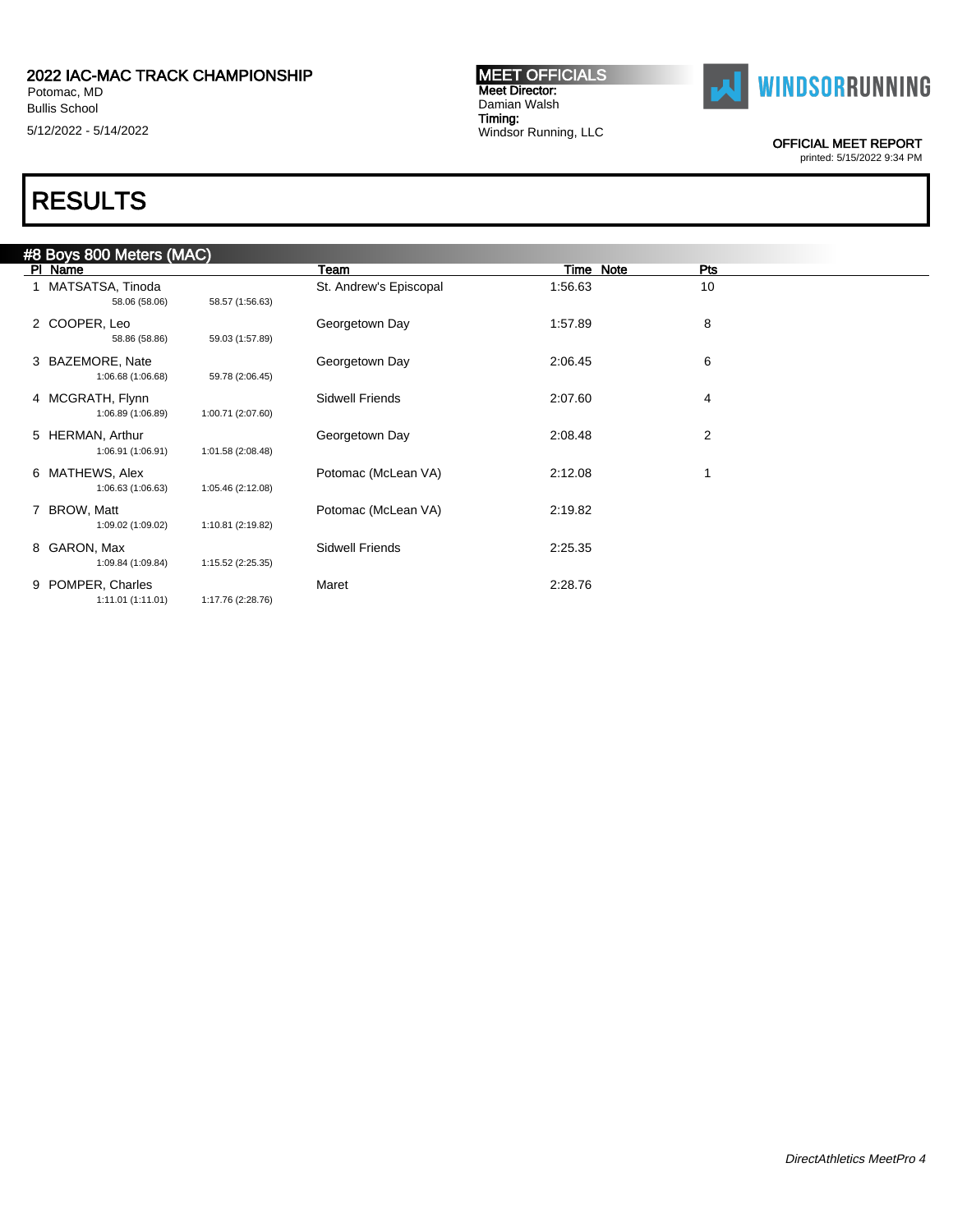### 2022 IAC-MAC TRACK CHAMPIONSHIP Potomac, MD Bullis School

5/12/2022 - 5/14/2022

# RESULTS

### #10 Boys 1600 Meters (MAC) PI Name **The Properties of the Properties of Time Note** Properties and Time Note Properties Properties and Time Note Properties and Properties and Properties and Properties and Properties and Properties and Properties and 1 MATSATSA, Tinoda 61.03.19 10 St. Andrew's Episcopal 4:10.93 10<br>1:03.19 (1:03.19) 1:03.25 (2:06.43) 1:02.40 (3:08.83) 1:02.11 (4:10.93) 1:03.19 (1:03.19) 1:03.25 (2:06.43) 1:02.40 (3:08.83) 1:02.11 (4:10.93) 2 ORTMANS, Charlie **12.11 12.11 12.11** Potomac (McLean VA) 4:12.11 3 1:02.85 (1:02.85) 1:03.37 (2:06.22) 1:02.42 (3:08.64) 1:03.48 (4:12.11) 3 LACHMAN, Micah 6<br>1:14.04 (1:14.04) 1:12.47 (2:26.51) 1:10.19 (3:36.70) 1:04.81 (4:41.50 1:04.61 (4:41.50) 1:14.04 (1:14.04) 1:12.47 (2:26.51) 1:10.19 (3:36.70) 1:04.81 (4:41.50) 4 OGADA, Thomas **Access 1:45.43** 4 OGADA, Thomas **4:45.43** 4:45.43 1:13.61 (1:13.61) 1:12.70 (2:26.30) 1:10.75 (3:37.05) 1:08.39 (4:45.43) 5 HOLDEN, Lucas 2 Contract Contract Contract Sidwell Friends 3 2 At 417.23 2 2 2 1:14.96 (1:14.96) 1:12.69 (2:27.65) 1:12.61 (3:40.26) 1:06.97 (4:47.23) 6 ALFONSO-FRANK, Ollie Georgetown Day 4:47.87 1 1:13.80 (1:13.80) 1:12.79 (2:26.59) 1:12.08 (3:38.66) 7 DALVA-BAIRD, Zach Potomac (McLean VA) 4:49.55 1:14.38 (1:14.38) 1:12.95 (2:27.32) 1:13.27 (3:40.58) 1:08.97 (4:49.55) 8 PENNIMAN, Mac Georgetown Day 4:50.75<br>1:14.00 (1:14.00) 1:12.85 (2:26.85) 1:12.17 (3:39.01) 1:11.74 (4:50.75)  $1:12.17(3:39.01)$ 9 SHAH, Sajan Sidwell Friends 5:01.27<br>1:15.98 (1:15.98) 1:12.76 (2:28.74) 1:16.53 (3:45.26) 1:16.01 (5:01.27) 1:12.76 (2:28.74) 10 AZIZ QUINTANA, Omer Flint Hill 5:05.57<br>1:16.02 (1:16.02) 1:12.28 (2:28.30) 1:16.65 (3:44.94) 1:20.63 (5:05.57) 1:12.28 (2:28.30) 11 STORPER, Graham St. Andrew's Episcopal 5:19.31<br>1:16.01 (1:16.01) 1:13.74 (2:29.74) 1:22.65 (3:52.39) 1:26.92 (5:19.31) 1:22.65 (3:52.39)

OFFICIAL MEET REPORT

printed: 5/15/2022 9:34 PM

MEET OFFICIALS Meet Director: Damian Walsh Timing: Windsor Running, LLC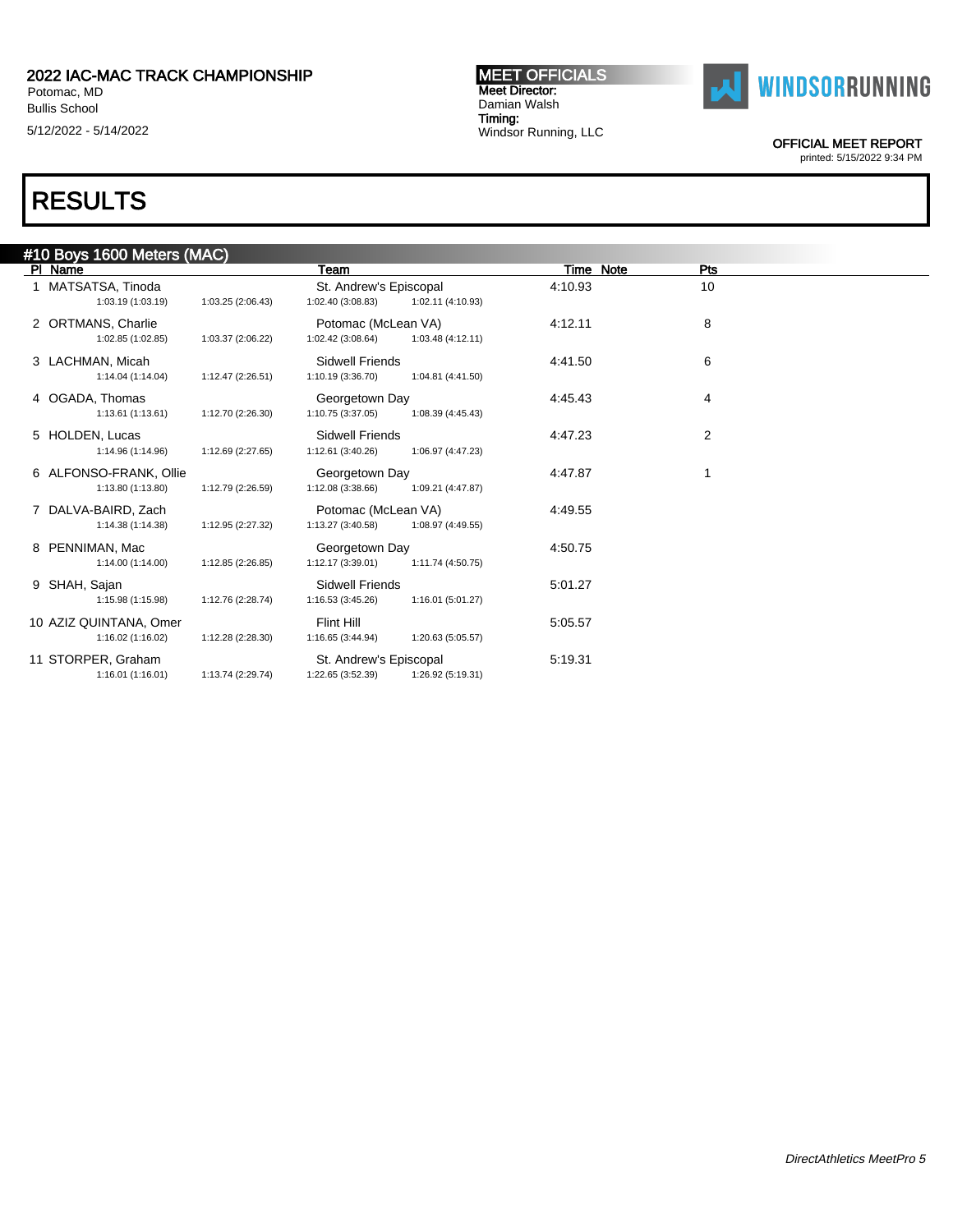### 2022 IAC-MAC TRACK CHAMPIONSHIP Potomac, MD Bullis School

5/12/2022 - 5/14/2022

## RESULTS

### #11 Boys 3200 Meters (MAC) PI Name **The Properties of the Properties of Time Note** Properties and Time Note Properties Properties and Time Note Properties and Properties and Properties and Properties and Properties and Properties and Properties and 1 ORTMANS, Charlie 114.71 Potomac (McLean VA) 9:40.39 10<br>1:14.71 1:14.71 1:13.81 (2:28.52) 1:11.56 (3:40.07) 1:12.60 (4:52.67) 1:12.68 (6:05.35) 1:13.25 (7:18.60) 1:14.71 (1:14.71) 1:13.81 (2:28.52) 1:11.56 (3:40.07) 1:13.10 (8:31.69) 1:08.70 (9:40.39) 2 LACHMAN, Micah 31:20.17 (1:20.17) 1:14.48 (2:34.65) 31:16.14 (3:50.78) 1:17.30 (5:08.08) 1:17.55 (6:25.63) 1:17.74 (7:43.36) 1:14.48 (2:34.65) 1:16.93 (9:00.29) 1:07.23 (10:07.51) 3 BAAR, Charlie Charlie Georgetown Day 10:10.80 6 1:19.87 (1:19.87) 1:14.53 (2:34.40) 1:16.11 (3:50.50) 1:17.27 (5:07.76) 1:17.42 (6:25.18) 1:17.11 (7:42.29) 1:16.33 (8:58.62) 1:12.19 (10:10.80) 4 WOLIN, Ethan **Georgetown Day** Georgetown Day 10:14.71 19:31 (1:19.31) 1:14.60 (2:33.90) 1:16.18 (3:50.08) 1:17.22 (5:07.29) 1:17.37 (6:24.66) 1:19.01 (7:43.66) 1:14.60 (2:33.90) 1:16.49 (9:00.15) 1:14.57 (10:14.71) 5 COHEN, Luke Contract Communication Contractor Georgetown Day Communication 10:22.41 2 1:19.61 (1:19.61) 1:14.59 (2:34.19) 1:16.13 (3:50.31) 1:17.22 (5:07.53) 1:17.42 (6:24.95) 1:18.58 (7:43.52) 2:38.90 (10:22.41) 6 MCGRATH, Flynn 1:21.20 1:22.24 (2:41.43) 5 (4:04.38) 5 (4:2.45 (5:27.82) 6 (5:27.82) 5 (4:31.98) 6 (5:27.82) 6 (5:27.82) 5 (5:27.82) 5 (5:27.82) 6 (5:27.82) 5 (5:27.82) 5 (5:27.82) 6 (5:27.82) 6 (5:27.82) 5 (5:27.82) 6 ( 1:21.20 (1:21.20) 1:20.24 (2:41.43) 1:22.95 (4:04.38) 1:23.45 (5:27.82) 1:24.16 (6:51.98) 1:23.90 (8:15.87) 1:21.33 (9:37.20) 1:14.83 (10:52.03) 7 ZELDES, Max 10:54.43<br>120.97 (1:20.97) 1:20.78 (2:41.75) 1:22.39 (4:04.14) 1:23.57 (5:27.70) 1:24.21 (6:51.90) 1:20.97 (1:20.97) 1:20.78 (2:41.75) 1:22.39 (4:04.14) 1:23.57 (5:27.70) 1:24.21 (6:51.90) 1:23.89 (8:15.79) 1:21.70 (9:37.48) 1:16.95 (10:54.43) 8 SHAH, Sajan Sidwell Friends 11:36.84 1:25.27 (1:25.27) 1:23.09 (2:48.36) 1:27.41 (4:15.76) 1:29.85 (5:45.61) 1:31.48 (7:17.09) 1:31.56 (8:48.64) 1:23.70 (10:12.34) 1:24.51 (11:36.84) 9 ZUBLER, Greg Potomac (McLean VA) 11:39.53 1:24.59 (1:24.59) 1:19.94 (2:44.53) 1:20.73 (4:05.25) 1:23.09 (5:28.34) 1:25.79 (6:54.12) 1:31.55 (8:25.66) 1:40.87 (10:06.53) 1:33.00 (11:39.53) MATSATSA, Tinoda **St. Andrew's Episcopal** DNS

MEET OFFICIALS Meet Director: Damian Walsh Timing: Windsor Running, LLC



OFFICIAL MEET REPORT

printed: 5/15/2022 9:34 PM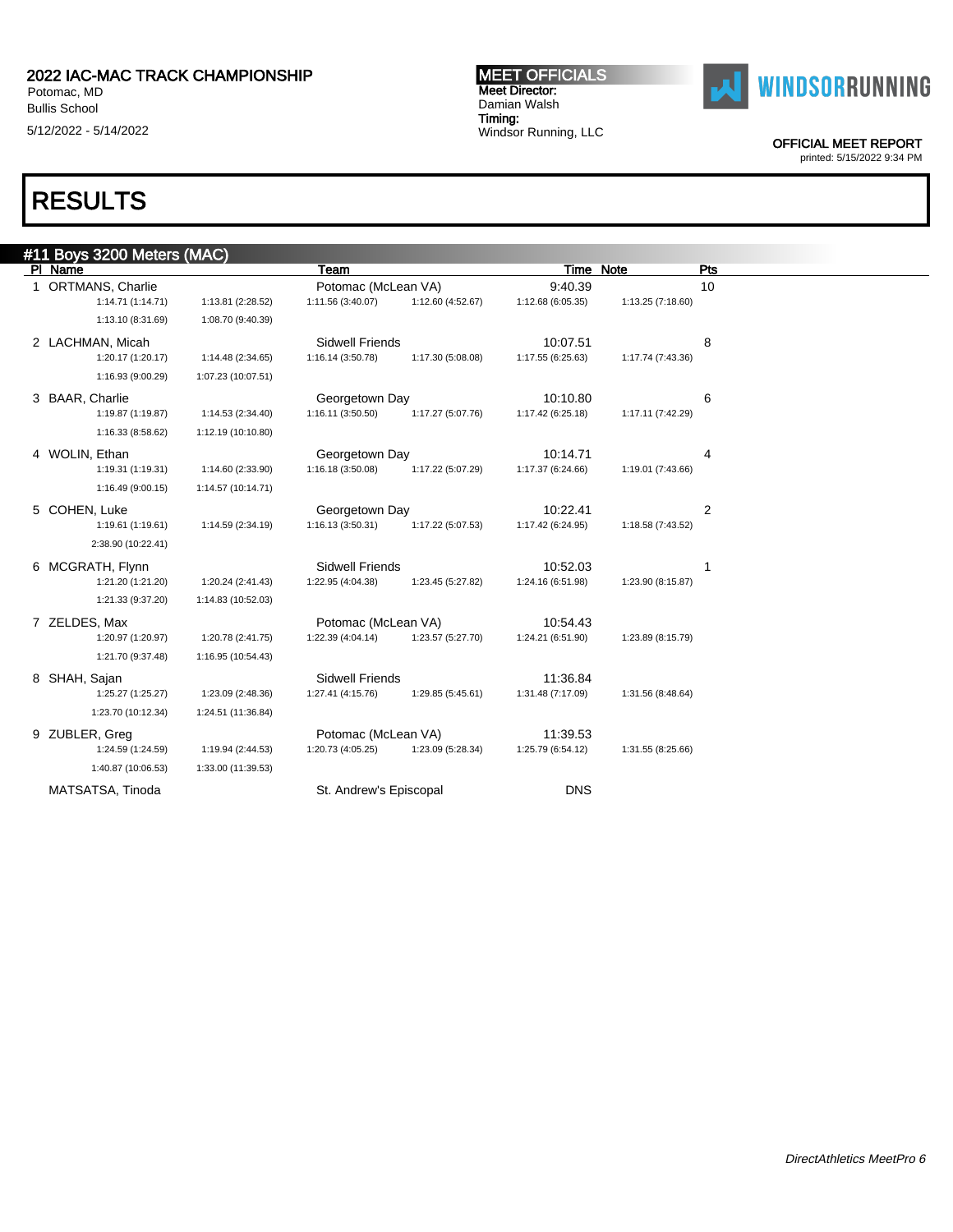Potomac, MD Bullis School 5/12/2022 - 5/14/2022 MEET OFFICIALS Meet Director: Damian Walsh Timing: Windsor Running, LLC



OFFICIAL MEET REPORT

### printed: 5/15/2022 9:34 PM

## RESULTS

| #13 Boys 110m Hurdles (MAC) |                        |                    |           |       |  |
|-----------------------------|------------------------|--------------------|-----------|-------|--|
| <b>Finals</b>               |                        | Wind: (+0.0)       |           |       |  |
| PI Name                     | Team                   | Time Note          |           | Pts   |  |
| 1 YARBOROUGH, Julian        | Sidwell Friends        | 16.22              |           | 10    |  |
| 2 FREEMAN, Christian        | Georgetown Day         | 17.17              |           | 8     |  |
| 3 HAAS, Julian              | St. Andrew's Episcopal | 18.56              |           | 6     |  |
| 4 BOREK, Milo               | Georgetown Day         | 19.17              |           | 4     |  |
| 5 WHITE, Burton             | Sidwell Friends        | 21.42              |           | 2     |  |
| 6 COYNE, Atticus            | Georgetown Day         | 22.64              |           |       |  |
|                             |                        |                    |           |       |  |
| <b>Prelims</b>              |                        |                    |           |       |  |
| PI Name                     | Team                   | Time Note          |           | H(PI) |  |
| 1 YARBOROUGH, Julian        | Sidwell Friends        | 17.06 <sub>g</sub> | (NW)<br>2 |       |  |
| 2 FREEMAN, Christian        | Georgetown Day         | 18.24 <sub>q</sub> | (NW)      | 1(1)  |  |
| 3 HAAS, Julian              | St. Andrew's Episcopal | 19.32q             | (NW)<br>2 |       |  |
| 4 COYNE, Atticus            | Georgetown Day         | 19.41q             | (NW)<br>2 |       |  |
| 5 BOREK, Milo               | Georgetown Day         | 20.48q             | (NW)      | 1(2)  |  |
| 6 WHITE, Burton             | Sidwell Friends        | 21.20q             | (NW)      | 1(3)  |  |

WARD, Trevor **Sidwell Friends** DNS 1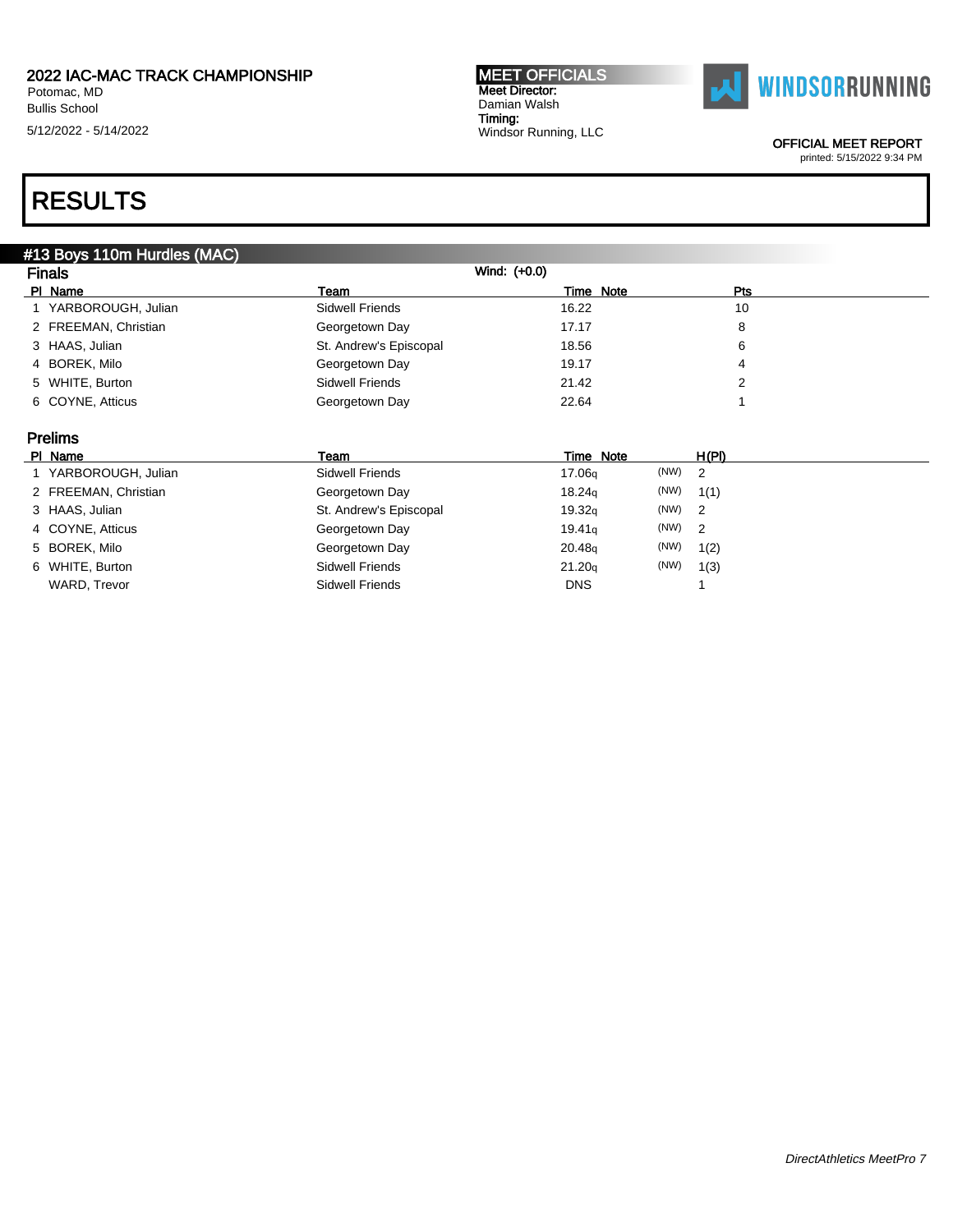Potomac, MD Bullis School 5/12/2022 - 5/14/2022 MEET OFFICIALS Meet Director: Damian Walsh Timing: Windsor Running, LLC



OFFICIAL MEET REPORT

printed: 5/15/2022 9:34 PM

| #16 Boys 300m Hurdles (MAC) |                        |           |             |                            |
|-----------------------------|------------------------|-----------|-------------|----------------------------|
| PI Name                     | Team                   | Time Note | $H(PI)$ Pts |                            |
| 1 LEE, Emmet                | Flint Hill             | 43.83     | 2(1)        | 10                         |
| 2 BOREK, Milo               | Georgetown Day         | 44.00     | 2(2)        | - 8                        |
| 3 NOLDE, Kit                | Sidwell Friends        | 44.92     | 2(3)        | - 6                        |
| 4 FREEMAN, Christian        | Georgetown Day         | 45.23     | 1(1)        | -4                         |
| 5 OGADA, Thomas             | Georgetown Day         | 45.59     | 1(2)        | $\overline{\phantom{0}}^2$ |
| 6 HAAS, Julian              | St. Andrew's Episcopal | 45.93     | 1(3)        |                            |
| 7 BORJA, Lukas              | Sidwell Friends        | 47.57     | 2(4)        |                            |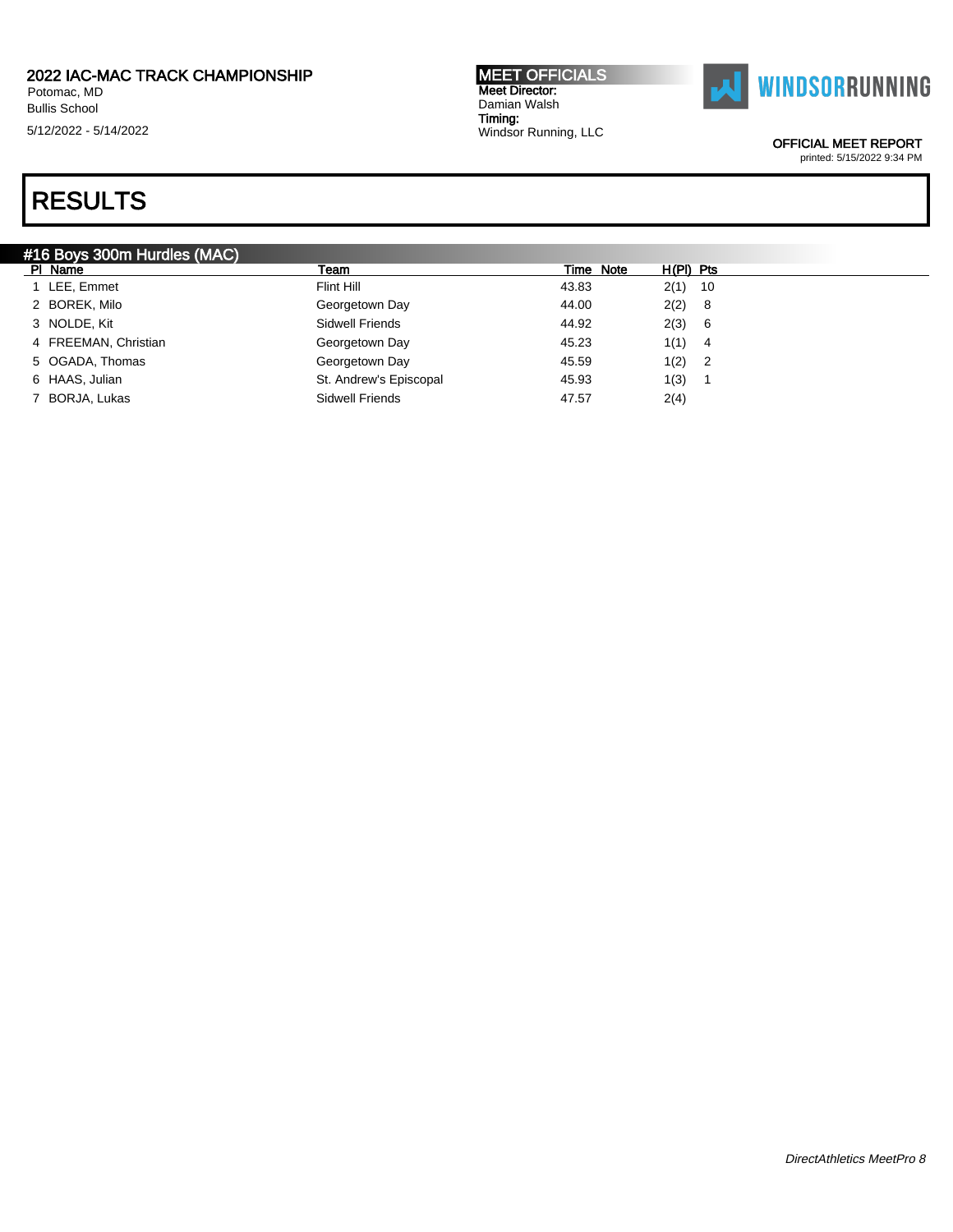### 2022 IAC-MAC TRACK CHAMPIONSHIP Potomac, MD Bullis School

5/12/2022 - 5/14/2022

#### MEET OFFICIALS Meet Director: Damian Walsh Timing: Windsor Running, LLC



OFFICIAL MEET REPORT

printed: 5/15/2022 9:34 PM

| #18 Boys 4 x 100m Relay (MAC) |                       |                  |     |  |
|-------------------------------|-----------------------|------------------|-----|--|
| PI Team                       |                       | <b>Time Note</b> | Pts |  |
| 1 Georgetown Day (A)          |                       | 45.63            | 10  |  |
| 1) ROMINE, Nathaniel          | 2) KOVNER, Zachary    |                  |     |  |
| 3) SMITH, Kovan               | 4) MINTZER, Nathaniel |                  |     |  |
| 2 Potomac (McLean VA) (A)     |                       | 46.14            | 8   |  |
| 1) DAIS, Donovan              | 2) LAFORCE, Hudson    |                  |     |  |
| 3) LEE, Victor                | 4) BUDD, Dashiell     |                  |     |  |
| 3 Sidwell Friends (A)         |                       | 46.63            | 6   |  |
| 1) YARBOROUGH, Julian         | 2) NWOSU, Nnamdi      |                  |     |  |
| 3) HARVEY, Jake               | 4) BABCOCK, Jason     |                  |     |  |
| 4 St. Andrew's Episcopal (A)  |                       | 46.94            | 4   |  |
| 1) SCARBORO, Alex             | 2) SOMWARU, Sammy     |                  |     |  |
| 3) CHRISTMAS, Aiden           | 4) SMALLS, Caden      |                  |     |  |
| Flint Hill (A)                |                       | <b>DNS</b>       |     |  |
| 1) TRIMBLE, Matthew           | 2) DUNN, Jack         |                  |     |  |
| 3) SHETH, Kalin               | 4) LEE, Emmet         |                  |     |  |
| Maret (A)                     |                       | <b>DNS</b>       |     |  |
| 1) MUNOZ, Nicos               | 2) JENKINS, Asante    |                  |     |  |
| 3) REICHEL, Rian              | 4) JENKINS, Masai     |                  |     |  |
|                               |                       |                  |     |  |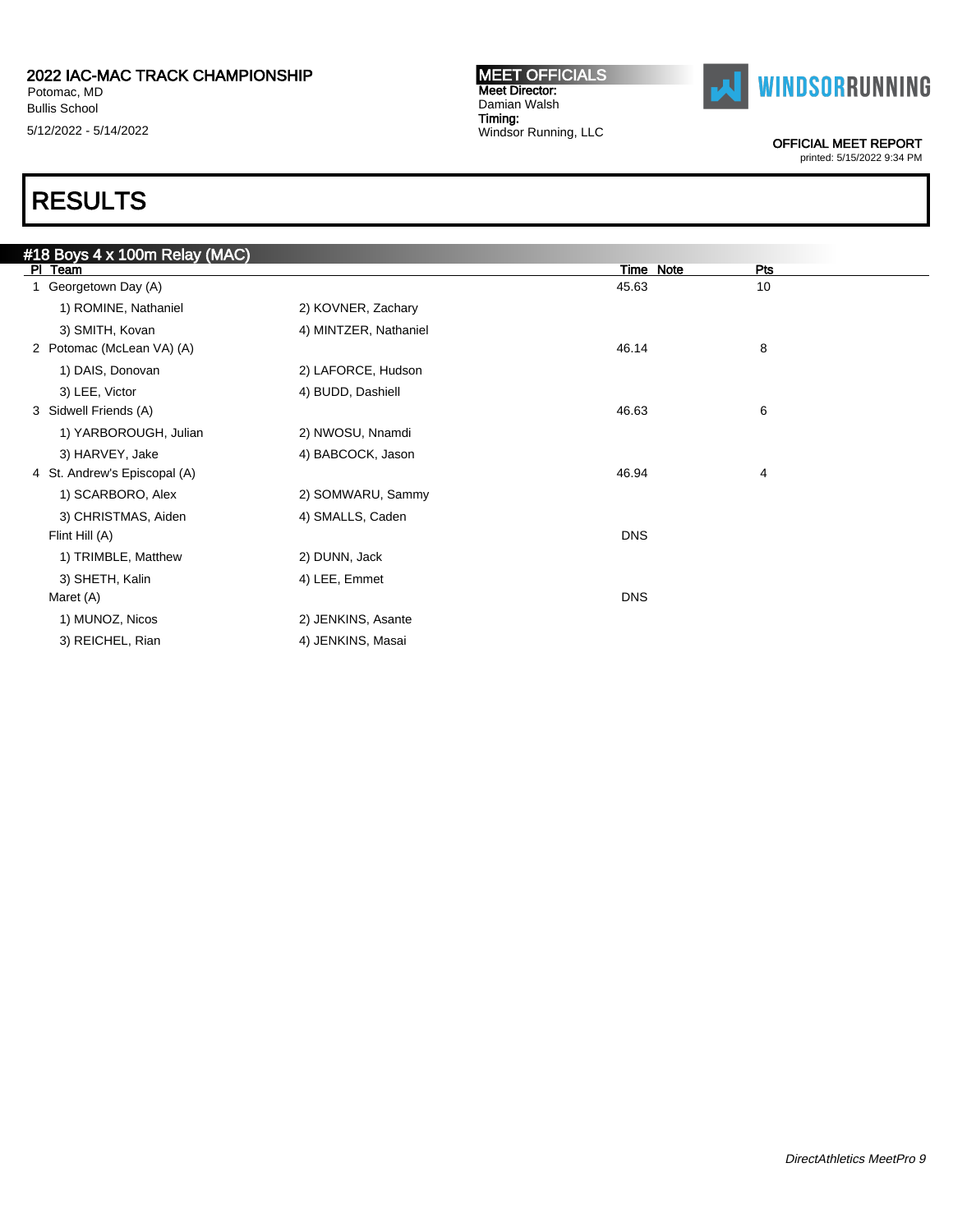Bullis School 5/12/2022 - 5/14/2022

#### MEET OFFICIALS Meet Director: Damian Walsh Timing: Windsor Running, LLC



OFFICIAL MEET REPORT

printed: 5/15/2022 9:34 PM

|                     | Time Note  | Pts |  |
|---------------------|------------|-----|--|
|                     | 3:31.56    | 10  |  |
| 2) BAAR, Malcom     |            |     |  |
| 4) COOPER, Leo      |            |     |  |
|                     | 3:33.93    | 8   |  |
| 2) BORJA, Lukas     |            |     |  |
| 4) GARY, Clayton    |            |     |  |
|                     | 3:35.22    | 6   |  |
| 2) ZANDAMELA, Lucas |            |     |  |
| 4) MATSATSA, Tinoda |            |     |  |
|                     | 3:52.20    | 4   |  |
| 2) BROW, Matt       |            |     |  |
| 4) DAIS, Donovan    |            |     |  |
|                     | <b>DNS</b> |     |  |
| 2) HO, Billy        |            |     |  |
| 4) SHETH, Kalin     |            |     |  |
|                     |            |     |  |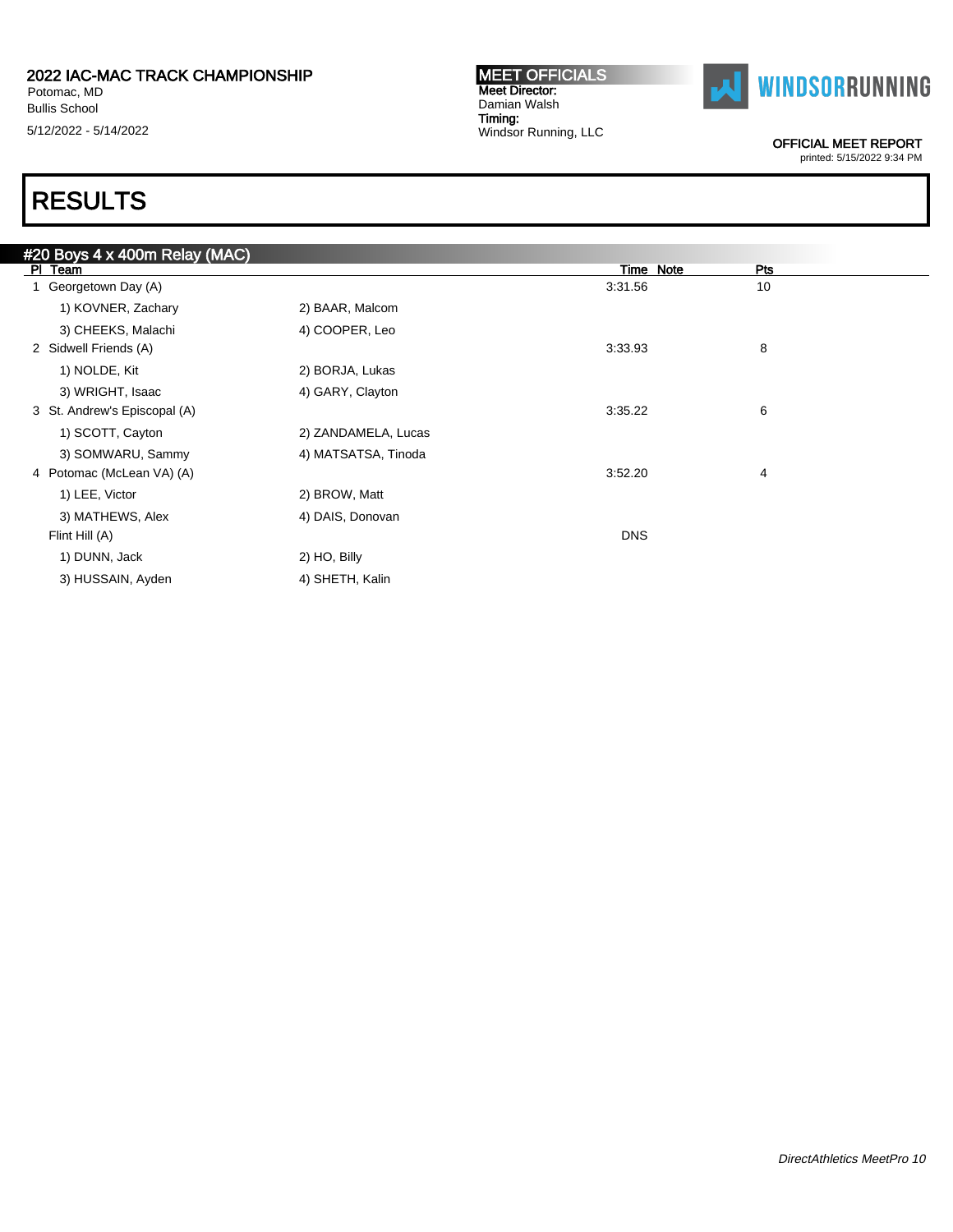Bullis School 5/12/2022 - 5/14/2022

#### MEET OFFICIALS Meet Director: Damian Walsh Timing: Windsor Running, LLC



OFFICIAL MEET REPORT

printed: 5/15/2022 9:34 PM

| #21 Boys 4 x 800m Relay (MAC)               |                                            |           |     |
|---------------------------------------------|--------------------------------------------|-----------|-----|
| PI Team                                     |                                            | Time Note | Pts |
| Georgetown Day (A)                          |                                            | 8:31.14   | 10  |
| 1) IRERI, Nathan<br>2:07.754 (2:07.754)     | 2) OGADA, Thomas<br>4:11.406 (2:03.652)    |           |     |
| 3) WOLIN, Ethan<br>6:19.825 (2:08.419)      | 4) COOPER, Leo<br>8:31.138 (2:11.313)      |           |     |
| 2 Sidwell Friends (A)                       |                                            | 8:36.89   | 8   |
| 1) NOLDE, Kit<br>2:08.640 (2:08.640)        | 2) MCGRATH, Flynn<br>4:16.894 (2:08.254)   |           |     |
| 3) HOLDEN, Lucas<br>6:33.622 (2:16.728)     | 4) LACHMAN, Micah<br>8:36.882 (2:03.260)   |           |     |
| 3 Potomac (McLean VA) (A)                   |                                            | 8:37.78   | 6   |
| 1) DALVA-BAIRD, Zach<br>2:10.041 (2:10.041) | 2) MINSKY, Sasha<br>4:26.668 (2:16.627)    |           |     |
| 3) MATHEWS, Alex<br>6:40.934 (2:14.266)     | 4) ORTMANS, Charlie<br>8:37.778 (1:56.844) |           |     |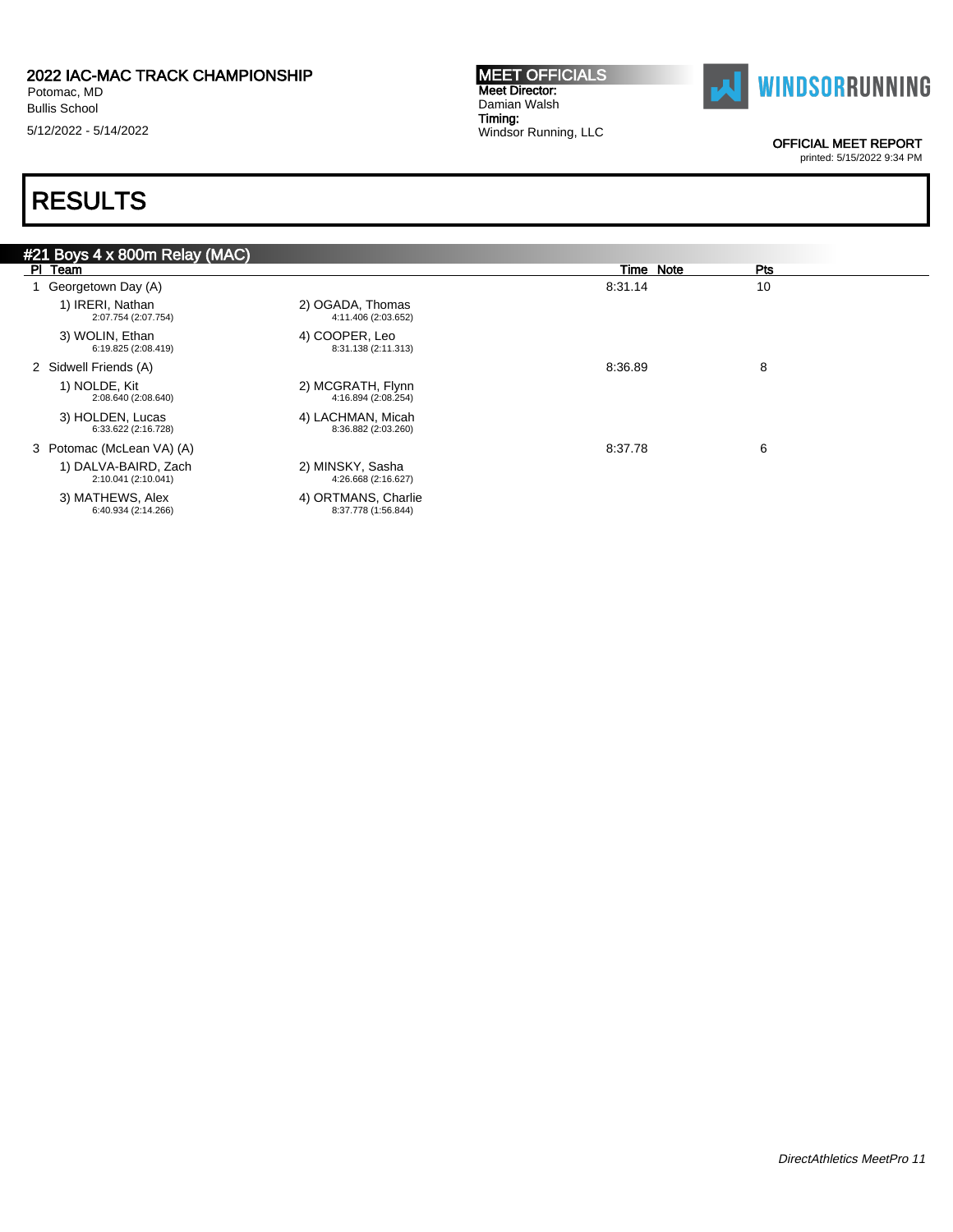Bullis School

5/12/2022 - 5/14/2022

MEET OFFICIALS Meet Director: Damian Walsh Timing: Windsor Running, LLC



OFFICIAL MEET REPORT

printed: 5/15/2022 9:34 PM

| #23 Boys High Jump (MAC) |                      |             |        |       |      |            |            |            |                  |     |
|--------------------------|----------------------|-------------|--------|-------|------|------------|------------|------------|------------------|-----|
| PI Name                  | Team                 | <b>Mark</b> | 4' 10" | 5' 0" | 5'2" | 5' 4"      | 5'6"       |            | $5'8''$ $5'10''$ | Pts |
| GILLUS, Caleb            | Sidwell Friends      | 5' 8''      | O      |       |      |            |            |            | <b>XXX</b>       | 9   |
| BAZEMORE, Nate           | Georgetown Day 5'8"  |             | O      |       | Ő    |            | O          |            | <b>XXX</b>       |     |
| 3 WARD, Trevor           | Sidwell Friends      | 5'6''       | O      |       | XXO  | XXO.       | $\circ$    | <b>XXX</b> |                  | 6   |
| 4 BANERJEE, Evan         | Georgetown Day 5'4"  |             |        | XO    | O    | XO         | <b>XXX</b> |            |                  |     |
| 5 OTTO-MANZANO, Daniel   | Georgetown Day 5' 4" |             | O      |       | O    | XXO        | <b>XXX</b> |            |                  |     |
| 6 BALLINGER, Christopher | Sidwell Friends      | 5'2"        | O      |       | XO   | <b>XXX</b> |            |            |                  |     |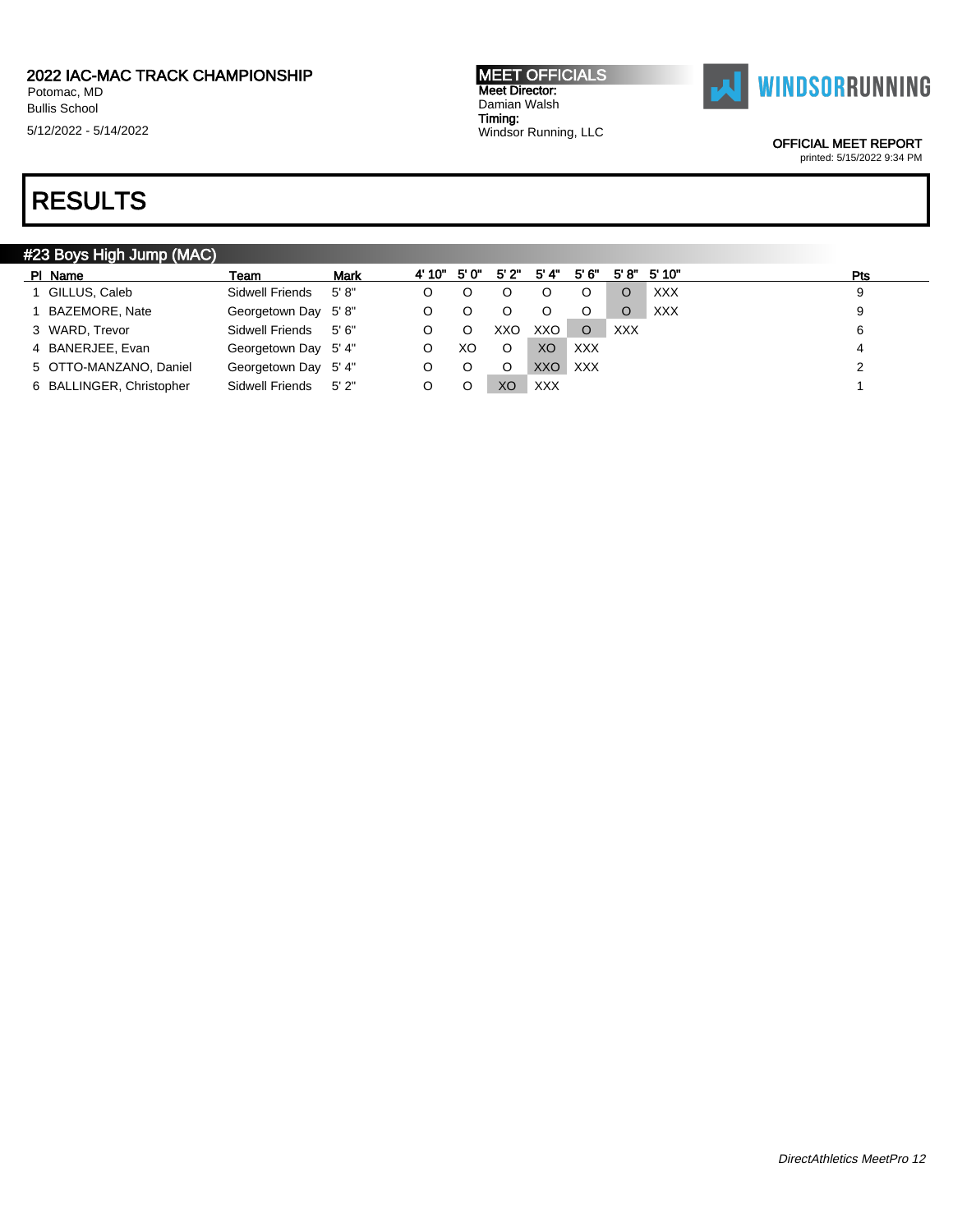Bullis School

5/12/2022 - 5/14/2022

### MEET OFFICIALS Meet Director: Damian Walsh Timing: Windsor Running, LLC



OFFICIAL MEET REPORT

printed: 5/15/2022 9:34 PM

| #25 Boys Long Jump (MAC) |
|--------------------------|
|--------------------------|

| PI Name           | <b>Mark</b><br>Team                               |      | Rnd 1              | Rnd 2               | Rnd 3                   | Rnd 4       | Rnd 5               | Rnd 6               | <b>Pts</b>     |
|-------------------|---------------------------------------------------|------|--------------------|---------------------|-------------------------|-------------|---------------------|---------------------|----------------|
| GARY, Clayton     | 21'3"<br>Sidwell Friends                          | (NW) | 20' 6"             | 21'1''              | $20' 8'$ <sup>1/2</sup> | 21'3''      | 21'0''              | 20' 9'2             | 10             |
| 2 SOMWARU, Sammy  | St. Andrew's Episc20' 11"                         | (NW) | 19' 9"             | 19' 7"              | 20' 11"                 | <b>FOUL</b> | 19' 5"              | 19' 0 $\frac{1}{2}$ | 8              |
| 3 CHEEKS, Malachi | Georgetown Day 20' 2"                             | (NW) | 17' 10"            | 20' 2"              | 20' 2"                  | 19'7"       | 16' 8 $\frac{1}{2}$ | 18' 11"             | 6              |
| 4 GREENE, Nico    | Georgetown Day 18' 9 <sup>1</sup> /2              | (NW) | 18'7''             | 16' 9 $\frac{1}{2}$ | 18' 3"                  | 18' 7"      | 18'9'2              | 18' 1"              | 4              |
| 5 TRIMBLE, South  | <b>Sidwell Friends</b><br>18'9''                  | (NW) | 17'7''             | 16' 5"              | 17' $9^{1/2}$           | 17'7''      | 18' 9"              | 18' $6\frac{1}{2}$  | $\overline{2}$ |
| 6 LEE, Emmet      | 17' 11"<br>Flint Hill                             | (NW) | 17' 11"            | <b>FOUL</b>         | 17' 11"                 | <b>FOUL</b> | <b>FOUL</b>         | <b>FOUL</b>         |                |
| 7 TATE, Ashok     | Georgetown Day 17' 9 <sup>1</sup> / <sub>2</sub>  | (NW) | 16' $4\frac{1}{2}$ | 16' 9 $\frac{1}{2}$ | 17' 8''                 | 17' 4"      | 17'0''              | 17' $9\frac{1}{2}$  |                |
| 8 SCARBORO, Alex  | St. Andrew's Episc17' 4"                          | (NW) | 17'3''             | 17' 4"              | 16' $7\frac{1}{2}$      |             |                     |                     |                |
| 9 HARVEY, Jake    | 16' 8''<br>Sidwell Friends                        | (NW) | 16' 8''            | <b>FOUL</b>         | <b>FOUL</b>             |             |                     |                     |                |
| 10 SCOTT, Cayton  | St. Andrew's Episc16' 6"                          | (NW) | 16'2"              | 14' $0\frac{1}{2}$  | 16' 6"                  |             |                     |                     |                |
| 11 SHETH, Kalin   | 16'3"<br>Flint Hill                               | (NW) | 14' 9"             | 15' 3 $\frac{1}{2}$ | 16'3''                  |             |                     |                     |                |
| 12 DAIS, Donovan  | Potomac (McLean 15' 8 <sup>1</sup> / <sub>2</sub> | (NW) | 15' 8'2            | 15' 4"              | 13' 6"                  |             |                     |                     |                |
|                   |                                                   |      |                    |                     |                         |             |                     |                     |                |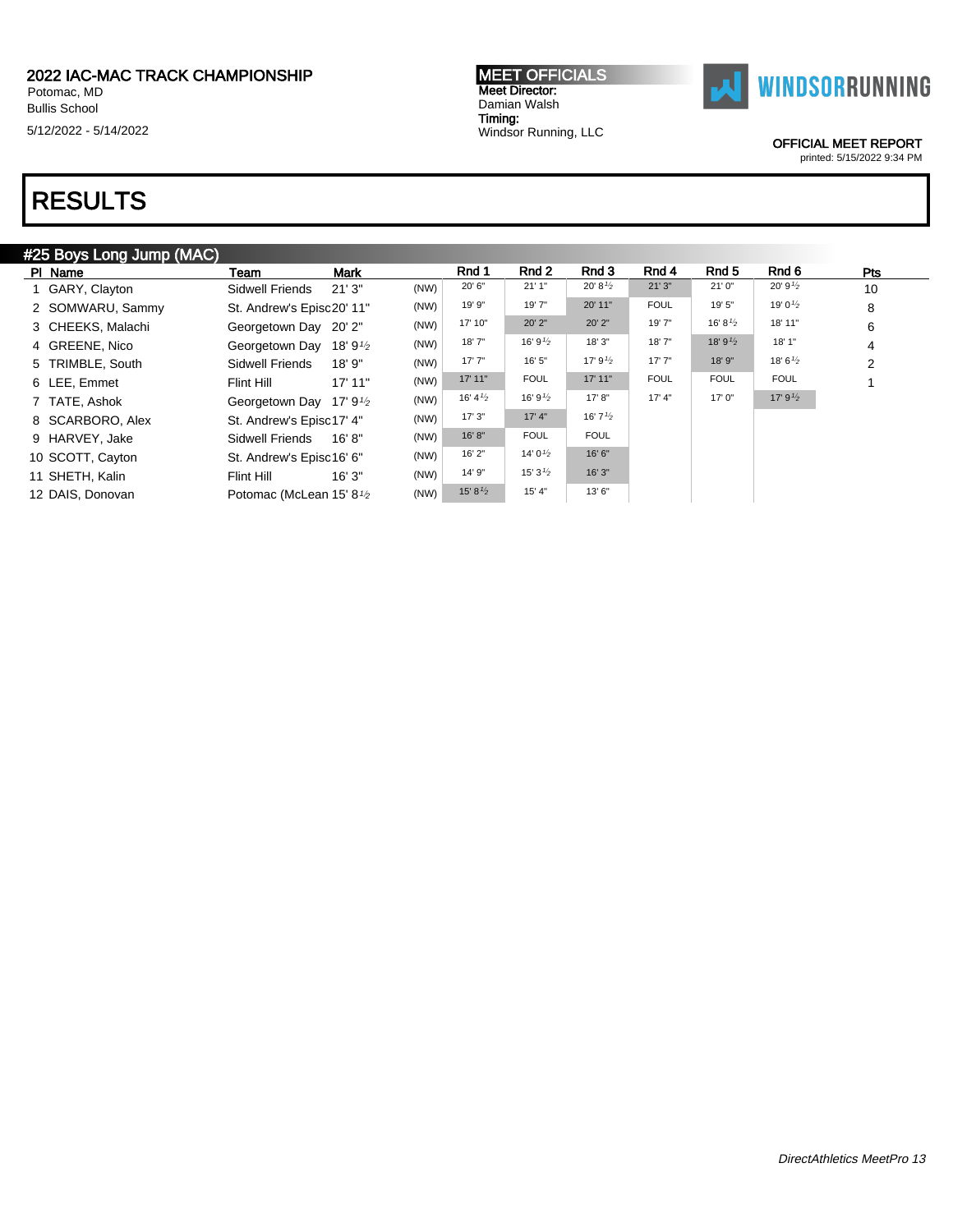Potomac, MD Bullis School 5/12/2022 - 5/14/2022

# RESULTS

### #29 Boys Shot Put (MAC)

| 10             |
|----------------|
|                |
| -8             |
| -6             |
| 4              |
| $\overline{2}$ |
|                |
|                |
|                |
|                |
|                |
|                |
|                |
|                |
|                |
|                |
|                |

MEET OFFICIALS Meet Director: Damian Walsh Timing: Windsor Running, LLC

OFFICIAL MEET REPORT printed: 5/15/2022 9:34 PM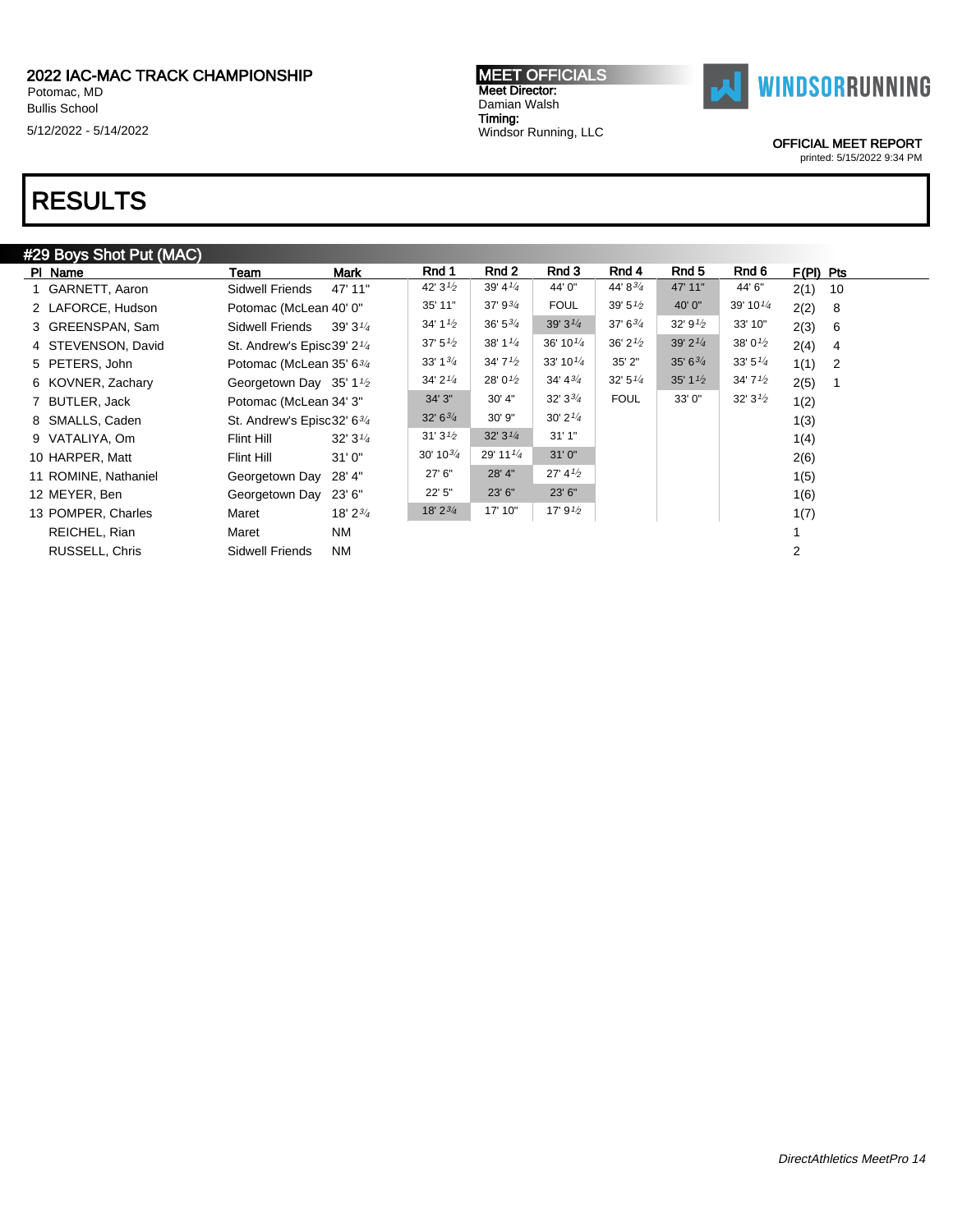Potomac, MD Bullis School

5/12/2022 - 5/14/2022

#### MEET OFFICIALS Meet Director: Damian Walsh Timing: Windsor Running, LLC



OFFICIAL MEET REPORT

printed: 5/15/2022 9:34 PM

## RESULTS

### #31 Boys Discus (MAC)

| PI Name               | <b>Mark</b><br>Team                | Rnd 1               | Rnd 2                | Rnd 3       | Rnd 4               | Rnd 5                | Rnd 6                | Pts            |
|-----------------------|------------------------------------|---------------------|----------------------|-------------|---------------------|----------------------|----------------------|----------------|
| GARNETT, Aaron        | Sidwell Friends<br>137'0"          | 107'0"              | <b>FOUL</b>          | <b>FOUL</b> | 105' 10"            | 98' 9"               | 137'0"               | 10             |
| 2 LAFORCE, Hudson     | Potomac (McLean 130' 10"           | 130' 10"            | 115' 6"              | <b>FOUL</b> | 115' 10"            | <b>FOUL</b>          | 118' 8 $\frac{1}{2}$ | 8              |
| 3 PETERS, John        | Potomac (McLean 116' 4"            | <b>FOUL</b>         | 109' 9"              | 108'8"      | 96' 1"              | 107'7"               | 116' 4"              | 6              |
| 4 HARPER, Matt        | Flint Hill<br>113' 0 $\frac{1}{2}$ | <b>FOUL</b>         | 113' 0 $\frac{1}{2}$ | 111'2"      | 95' 8 $\frac{1}{2}$ | 105' 4 $\frac{1}{2}$ | <b>FOUL</b>          | 4              |
| 5 VATALIYA, Om        | 104'2"<br>Flint Hill               | 79' 1 $\frac{1}{2}$ | 101'7''              | 104' 2"     | <b>FOUL</b>         | 86'7'2               | 98'0"                | $\overline{2}$ |
| 6 STEVENSON, David    | St. Andrew's Episc102' 5"          | 71'3"               | 102' 5"              | <b>FOUL</b> | 87' 6"              | <b>FOUL</b>          | 91' 8''              |                |
| 7 COBB, Andrew        | Potomac (McLean 91' 53/4           | $91'5^{3/4}$        | 87'7''               | 87' 10"     | 86' 0"              | 79' 10"              | 67' 10"              |                |
| 8 CHRISTMAS, Aiden    | St. Andrew's Episc87' 7"           | $72'0\frac{1}{2}$   | <b>FOUL</b>          | 87'7"       |                     |                      |                      |                |
| 9 SNOW, Max           | Sidwell Friends<br>86' 7"          | 75' 11"             | 86'7"                | 80'8"       |                     |                      |                      |                |
| 10 FATUKASI, Olakiite | Sidwell Friends<br>78'0"           | 64' 4"              | 78'0"                | 69' 4"      |                     |                      |                      |                |
| 11 MEYER, Ben         | Georgetown Day 60' 7"              | 60' 7"              | 48' 7"               | 49'8"       |                     |                      |                      |                |
| POMPER, Charles       | NM<br>Maret                        |                     |                      |             |                     |                      |                      |                |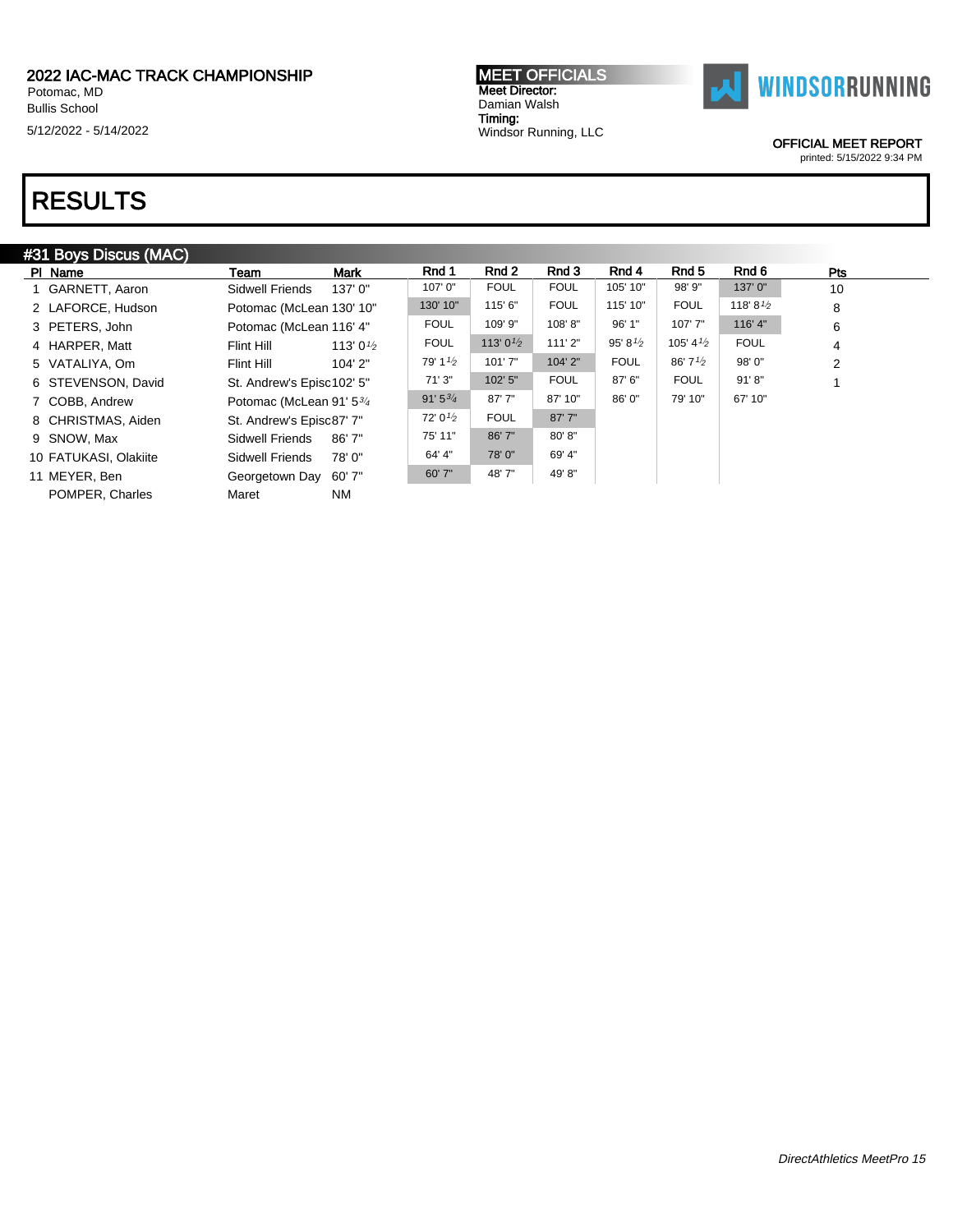Bullis School

5/12/2022 - 5/14/2022

#### MEET OFFICIALS Meet Director: Damian Walsh Timing: Windsor Running, LLC



OFFICIAL MEET REPORT

printed: 5/15/2022 9:34 PM

| #34 Boys Triple Jump (MAC) |                                                  |                   |      |       |       |       |       |       |       |     |
|----------------------------|--------------------------------------------------|-------------------|------|-------|-------|-------|-------|-------|-------|-----|
| PI Name                    | Team                                             | <b>Mark</b>       |      | Rnd 1 | Rnd 2 | Rnd 3 | Rnd 4 | Rnd 5 | Rnd 6 | Pts |
| 1 GILLUS, Cameron          | Sidwell Friends                                  | 40'3"             | (NW) |       |       |       |       |       |       | 10  |
| 2 GREENE, Nico             | Georgetown Day 39' 3 <sup>1</sup> / <sub>2</sub> |                   | (NW) |       |       |       |       |       |       | 8   |
| 3 TRIMBLE, South           | Sidwell Friends                                  | 38' 10"           | (NW) |       |       |       |       |       |       | 6   |
| 4 FREEMAN, Christian       | Georgetown Day 38' 5"                            |                   | (NW) |       |       |       |       |       |       | 4   |
| 5 BUDD, Dashiell           | Potomac (McLean 35' 7"                           |                   | (NW) |       |       |       |       |       |       | 2   |
| 6 TATE, Ashok              | Georgetown Day 35' 6"                            |                   | (NW) |       |       |       |       |       |       |     |
| 7 SHETH, Kalin             | Flint Hill                                       | $34'3\frac{3}{4}$ | (NW) |       |       |       |       |       |       |     |